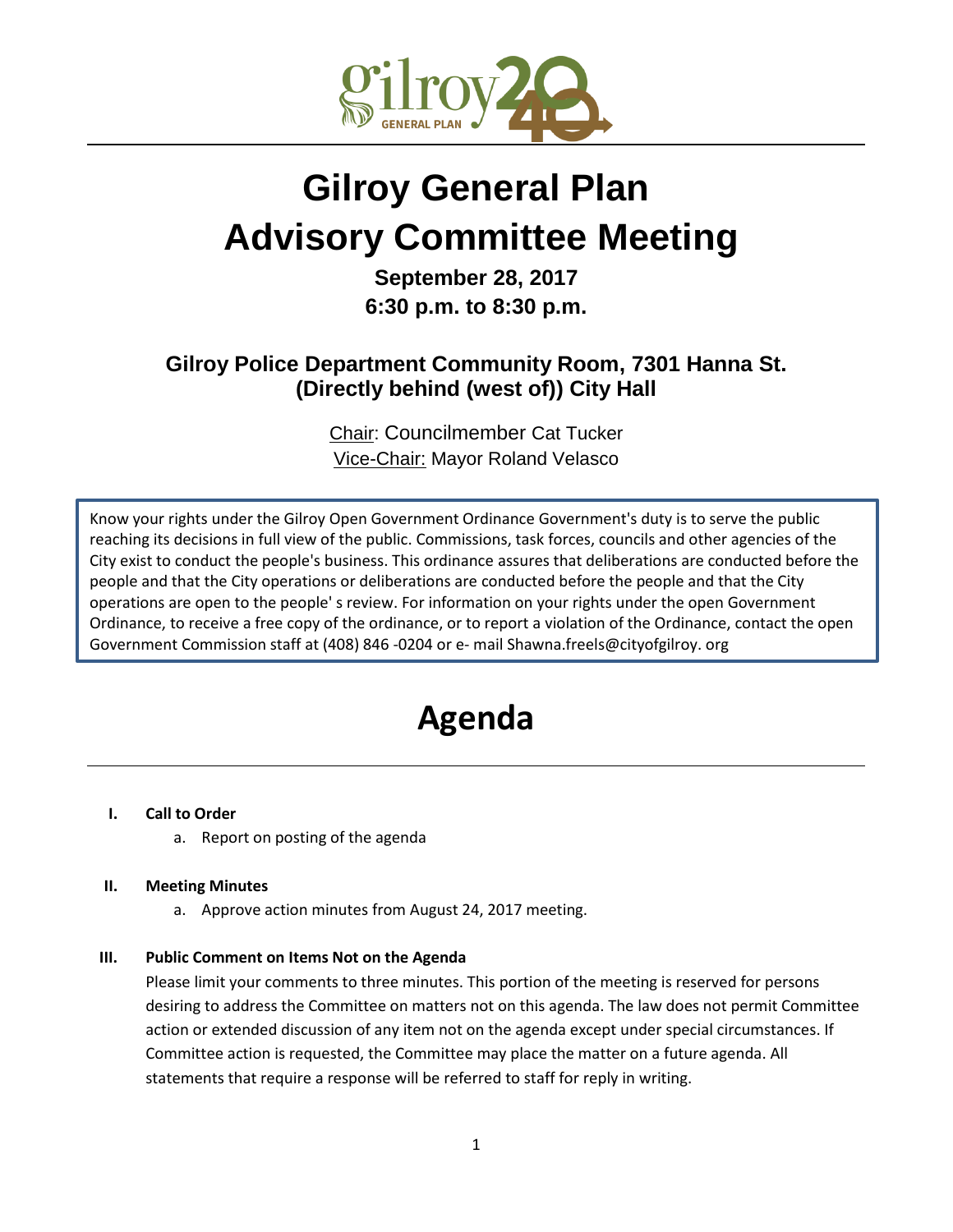

#### **IV. Discussion of Results of Stakeholder Forums on Housing and Economic Development**

a. The GPAC will be asked to share their impressions from the Stakeholder Forums on Housing and Economic Development. *(10 minutes)*

#### **V. Selection of Land Use Alternatives (see enclosed booklet)**

- a. Presentation and overview of the alternatives process to-date and presentation of Land Use Alternatives booklet containing land use concepts for each focus area, example Citywide Land Use Alternatives, and updated information on holding capacity and projections. GPAC members and the public will have the opportunity to review large posters of the Example Citywide Land Use Alternatives presented in the booklet and posters in the meeting room. *(40 minutes)*
- b. GPAC discussion and Q&A regarding land use concepts and alternatives. *(30 minutes)*
- c. Public Comment on the land use concepts and alternatives. *(5 minutes)*
- d. GPAC will select combinations of the five focus area concepts to create two distinct land use alternatives for analysis and comparison to the Draft 2040 Preferred Land Use Alternative (base case) endorsed by the City Council in the previous General Plan process. This will be accomplished through a Dot Voting Exercise. The GPAC will reconvene at the end of the dot voting exercise to select the citywide land use alternatives for further analysis in the Alternatives Report. *(20 minutes)*

*Agenda Item Objective: The GPAC to receive the presentation, provide input to the Staff and Consultants about land use alternatives and select two land use alternatives for inclusion in the Alternatives Analysis.* 

- a. Staff/Consultant Presentation
- b. Committee action: Select two land use alternatives for inclusion in the Alternatives Analysis through a Dot Voting Exercise.

#### **VI. Confirmation of the need for additional GPAC meeting on Thursday, October 26, 2017**

a. GPAC to decide if there is a need to hold an additional GPAC meeting on Thursday, October 26, 2017.

#### **VII. Announcements**

a. TBD

#### **VIII. Correspondence**

a. TBD